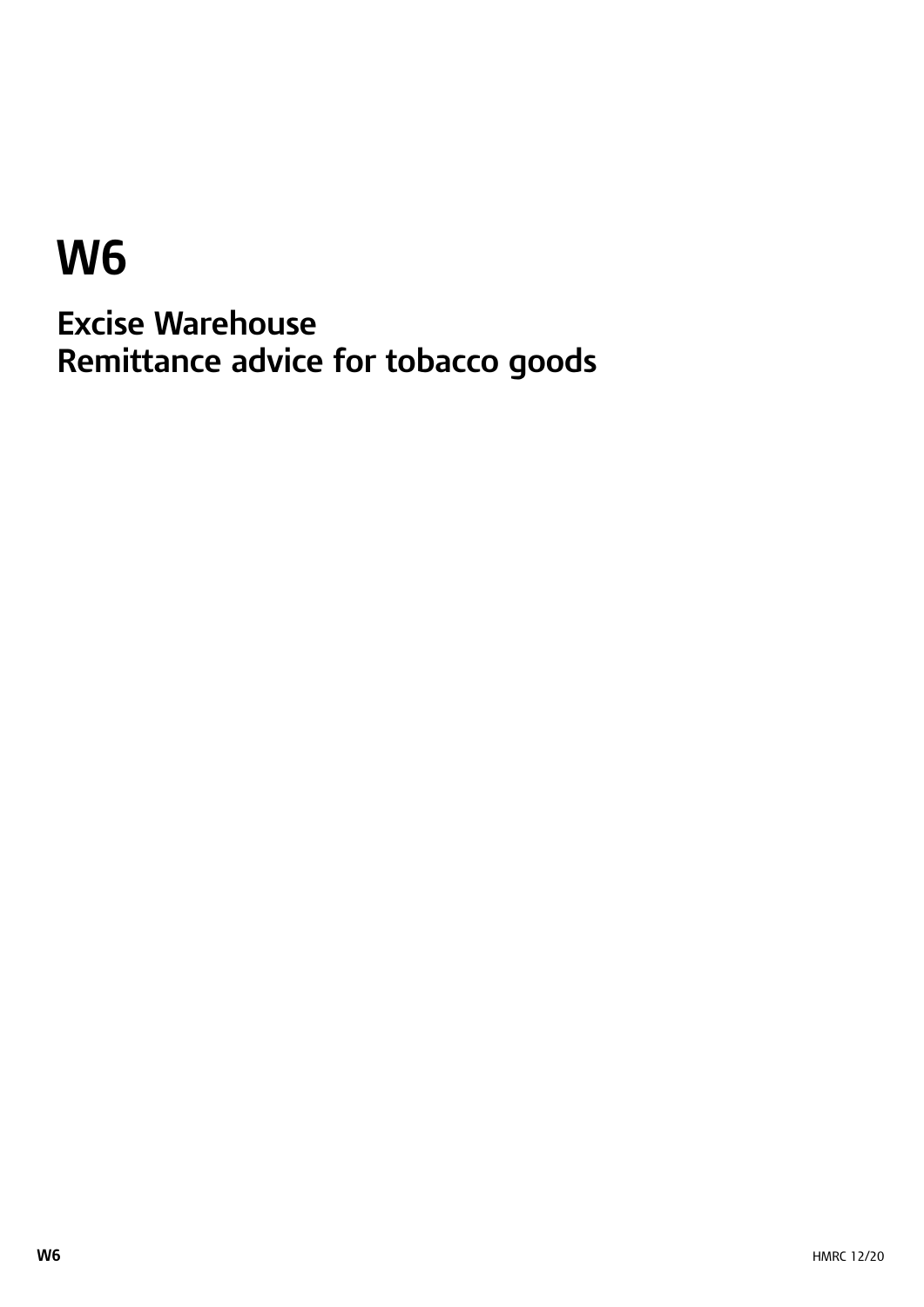## **Notes for completing form W6**

This form is for Excise Duty and Value Added Tax on tobacco goods only. Complete a separate form for each proprietor. All entries must be clear. Do not overwrite, rub out or use correcting fluid on entry errors. You must rule through and arrange for the signatory to initial any amendments. You must also rule through any unused lines.

**Registration number –** complete using the VAT Registration Number (eventually to be replaced by a new national trader numbering system).

**Warehouse code –** this is your warehouse authorisation number (to be phased out when the new trader numbering system is introduced).

**Consecutive reference number** – each W6 form you submit must contain a unique consecutive reference number (CRN). The CRN must not exceed 7 digits and it must consist of numbers only (you must not use any other characters or spaces in the CRN). You should number the W6 forms consecutively in an annual series, starting from the warehousekeeper's first stock accounting period in the year; for example: during stock period 1, number the forms 11234, 11235, 11236 and so on; during stock period 2, number them 21234, 21235, 21236 and so on. Duplicate CRNs must not be used in the same period. A separate, unique numbering sequence should be used for cash remittance advices (W6) and deferment advices (W6D), and for each warehouse operated by the warehousekeeper.

**Calculation of Excise Duty.** Details of the tax types and duty rates are in the Integrated Tariff of the United Kingdom Volume 1 Part 12.

Section 1

Line 1

Show the total retail value in the first box;

In the Rate of duty box enter the percentage rate of duty.

Line 2

Show the quantity in thousands, for example, for 20,000 cigarettes enter 20.00; In the Rate of duty box enter the current rate of duty.

Sections 2 to 5

Enter the quantity in kilograms to 2 decimal places; In the Rate of duty box enter the current rate of duty.

**Value for VAT –** this can vary. If, whilst in warehouse, the goods have been subject to a supply, or additional services such as storage or handling, it may affect the VAT position. You can find detailed guidance in Notice 702 imports. Note that the value for VAT must include Excise Duty in all cases (and customs duty if applicable).

It is advisable to use separate forms, clearly noted, for detailing any underpayments or overpayments uncovered – include a cross reference to the previous mistaken entry, with a brief description of the reason for the error.

For cigarettes only you should also include a separate statement showing an analysis of the overall totals by:

- a) brand
- b) total cigarettes of that brand
- c) recommended retail price of pack

You can avoid financial penalties by making sure that you have given complete and accurate information on this form and that you submit the form and pay the duty due prior to release of the goods from the warehouse. You have the right to appeal if we impose such a penalty.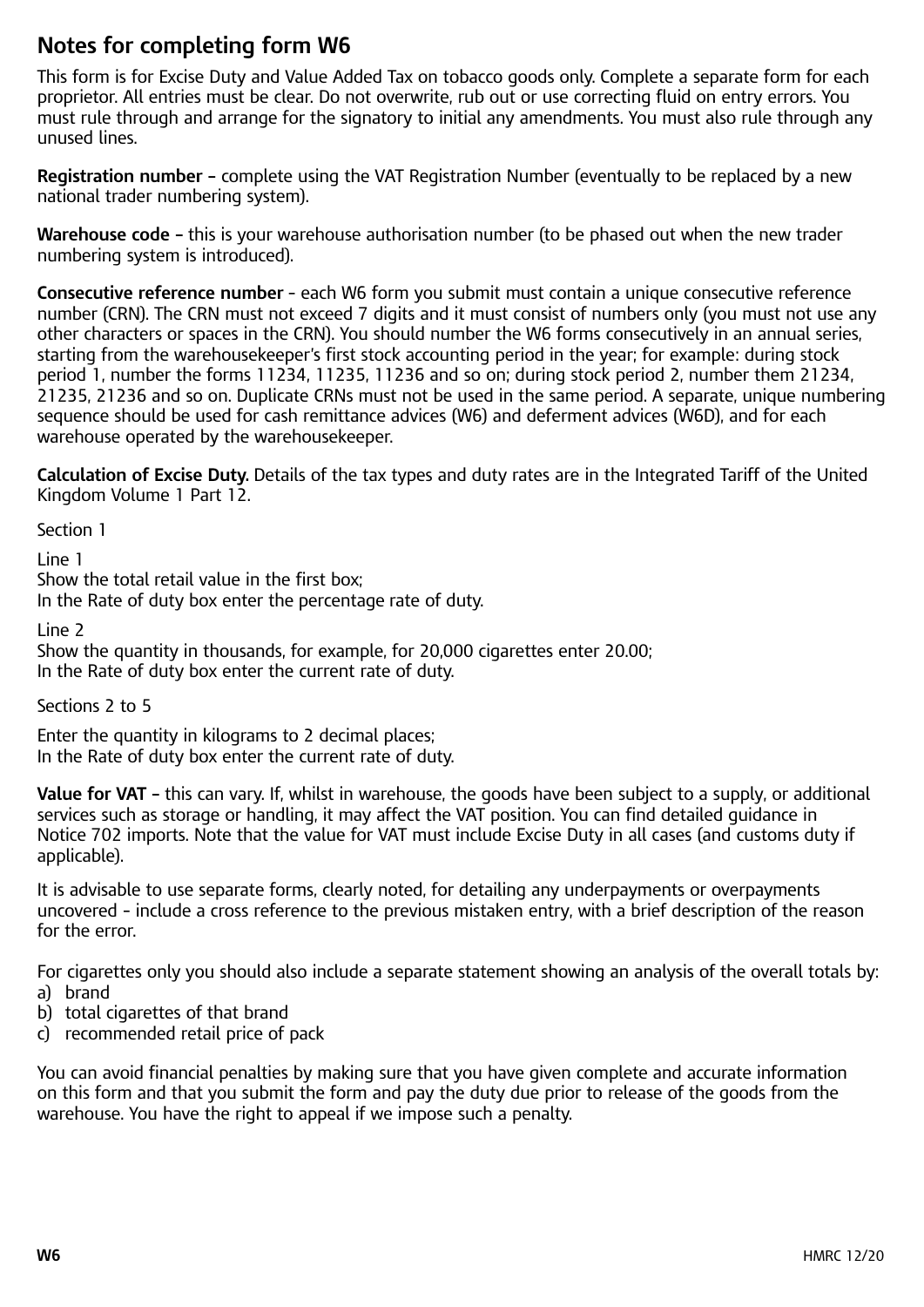# **Value for VAT – supplementary guidance from 1 January 2021**

From 1 January 2021, there are changes in the way that VAT is accounted for on goods brought into the UK from the EU or third countries. Separate forms, clearly noted, will need to be used detailing the different types of removal from excise warehouse. These are listed below for removals from GB and NI warehouses.

Guidance on using postponed VAT accounting is at www.gov.uk/guidance/check-when-you-can-account-forimport-vat-on-your-vat-return.

Guidance on how to complete your VAT return when using postponed VAT accounting is at <www.gov.uk/guidance/complete-your-vat-return-to-account-for-import-vat>.

### **Goods removed from an excise warehouse in Great Britain**

#### **Goods entering GB from the EU before 1 January 2021, and released from duty suspense in an excise warehouse on or after 1 January 2021**

EC free circulation goods subject to acquisition VAT procedures. In these cases complete the Value/Rate boxes and enter 'ACQ VAT' in the amount of VAT box. Please retain this information for your records.

EC free circulation goods where the requirement to account for acquisition VAT is extinguished because the goods are supplied on whilst in warehouse in GB. Supply VAT is due. Complete the Value/Rate/amount boxes. You will receive a C79 certificate to support your claim for input tax deduction.

#### **Goods entering GB from the EU or third countries under customs rules, and released from duty suspense in an excise warehouse on or after 1 January 2021**

To use postponed VAT accounting to declare and recover import VAT on your VAT return, complete the Value/Rate boxes and enter 'ACQ VAT' in the Amount of VAT box. Please retain this information for your records. Please ensure that you retain evidence of how you calculate the value for VAT declared. You will need this to complete your VAT return as you will not receive a monthly postponed import VAT statement.

If you do not wish to use postponed VAT accounting to declare and recover import VAT on your VAT return, complete the Value/Rate/amount boxes. You will receive a C79 certificate to support your claim for input tax deduction.

#### **Goods produced in GB or NI which are supplied in warehouse in GB**

Supply VAT is due on the last supply made in warehouse. Complete the Value/Rate/amount boxes. You will receive a C79 certificate to support your claim for input tax deduction.

## **Goods removed from an excise warehouse in Northern Ireland**

#### **Goods entering NI from the EU and released from duty suspense in an excise warehouse**

There will be no change to the way that VAT is accounted for. This means that where you enter 'ACQ VAT' it means acquisition VAT, and it is essential that this is shown on a separate form from entries in the next category.

#### **Goods entering NI from third countries under customs rules, and released from duty suspense in an excise warehouse on or after 1 January 2021**

To use postponed VAT accounting to declare and recover import VAT on your VAT return, complete the Value/Rate boxes and enter 'ACQ VAT' in the Amount of VAT box. Please retain this information for your records. Please ensure that you retain evidence of how you calculate the value for VAT declared. You will need this to complete your VAT return as you will not receive a monthly postponed import VAT statement.

If you do not wish to use postponed VAT accounting to declare and recover import VAT on your VAT return, complete the Value/Rate/amount boxes. You will receive a C79 certificate to support your claim for input tax deduction.

#### **Goods produced in GB or NI which are supplied in warehouse in NI**

Supply VAT is due on the last supply made in warehouse. Complete the Value/Rate/amount boxes. You will receive a C79 certificate to support your claim for input tax deduction.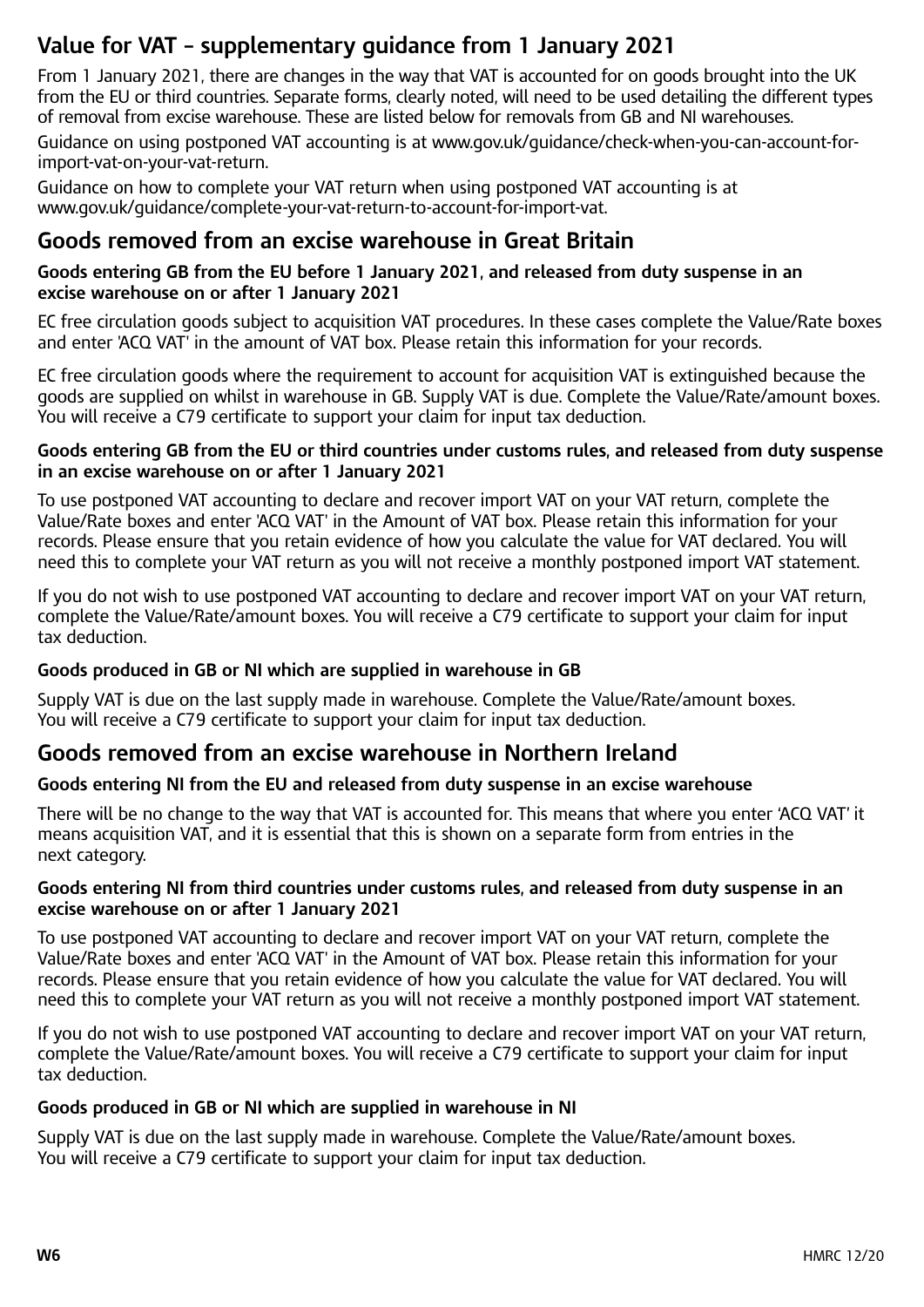| <b>Excise Warehouse</b>                                  |                      |                                   |                                                   | Date                     |  |  |  |
|----------------------------------------------------------|----------------------|-----------------------------------|---------------------------------------------------|--------------------------|--|--|--|
| <b>HM Revenue</b><br>& Customs                           |                      |                                   | Remittance advice for tobacco goods               |                          |  |  |  |
|                                                          |                      |                                   | Please read the notes before completing this form |                          |  |  |  |
| Proprietor details                                       |                      |                                   |                                                   |                          |  |  |  |
|                                                          |                      |                                   |                                                   | Consecutive<br>reference |  |  |  |
|                                                          |                      |                                   |                                                   | number                   |  |  |  |
|                                                          |                      |                                   |                                                   |                          |  |  |  |
|                                                          |                      |                                   |                                                   |                          |  |  |  |
|                                                          |                      |                                   |                                                   |                          |  |  |  |
|                                                          | For HMRC use         |                                   |                                                   |                          |  |  |  |
| Proprietor Registration Number                           | Date of receipt      |                                   |                                                   |                          |  |  |  |
| <b>Declarant Registration Number</b>                     |                      |                                   |                                                   |                          |  |  |  |
| (if different to above)                                  |                      |                                   |                                                   |                          |  |  |  |
| Warehouse Code                                           |                      |                                   |                                                   |                          |  |  |  |
|                                                          |                      |                                   | .                                                 |                          |  |  |  |
|                                                          |                      | <b>Calculation of Excise Duty</b> |                                                   |                          |  |  |  |
| Tobacco product                                          |                      | Rate of duty                      | Amount of Excise Duty<br>£                        | Late item<br>*Yes/No     |  |  |  |
| Section 1<br>Retail value £<br><b>Cigarettes</b>         | Amount of payment    |                                   |                                                   |                          |  |  |  |
| 3, 1, 6, 1, 1                                            |                      |                                   |                                                   |                          |  |  |  |
| Quantity (thousands)                                     |                      |                                   |                                                   |                          |  |  |  |
| 1, 6, 1, 1                                               | Cashier              |                                   |                                                   |                          |  |  |  |
| <b>Section 2</b>                                         |                      |                                   |                                                   |                          |  |  |  |
| <b>Cigars</b><br>Quantity (kilos)                        | Data input           |                                   |                                                   |                          |  |  |  |
| 3 1 6 1 5<br>Section 3                                   |                      |                                   |                                                   |                          |  |  |  |
| Hand rolling tobacco<br>Quantity (kilos)                 |                      |                                   |                                                   |                          |  |  |  |
| 3, 1, 6, 1, 9<br>Section 4                               |                      |                                   |                                                   |                          |  |  |  |
| Other smoking tobacco                                    | Quantity (kilos)     |                                   |                                                   |                          |  |  |  |
| $3 \, 1 \, 6 \, 2 \, 3$                                  |                      |                                   |                                                   |                          |  |  |  |
| Section 5<br>Chewing tobacco<br>Quantity (kilos)         |                      |                                   |                                                   |                          |  |  |  |
| $3 \ 1 \ 6 \ 2 \ 7$                                      |                      |                                   |                                                   |                          |  |  |  |
|                                                          |                      | <b>Total Excise Duty</b>          |                                                   |                          |  |  |  |
| Value for VAT                                            |                      | Rate of VAT                       | Amount of VAT                                     |                          |  |  |  |
| 3 1 8 1 3                                                |                      |                                   |                                                   |                          |  |  |  |
|                                                          |                      |                                   |                                                   | Checked by               |  |  |  |
|                                                          |                      | <b>Grand total due</b>            |                                                   |                          |  |  |  |
| <b>Declaration</b>                                       |                      |                                   |                                                   |                          |  |  |  |
|                                                          |                      |                                   |                                                   |                          |  |  |  |
| (name in capital letters)                                |                      |                                   |                                                   |                          |  |  |  |
| (*Proprietor/partner/director or duly authorised person) |                      |                                   |                                                   |                          |  |  |  |
|                                                          | *Delete as necessary |                                   |                                                   |                          |  |  |  |